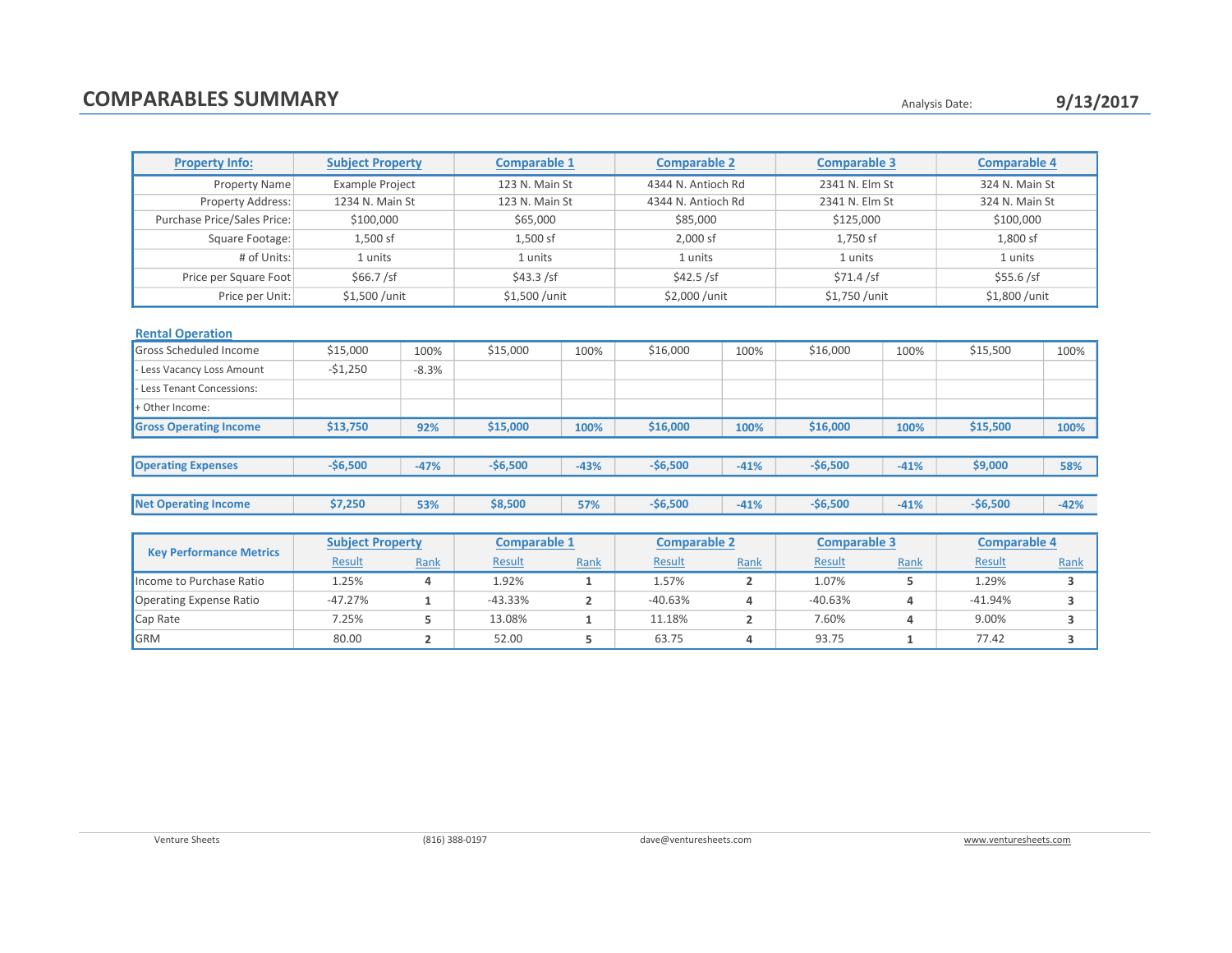### COMPARABLES - DETAILS **Analysis Date:** 9/13/2017

|  | Analysis Date: |
|--|----------------|
|  |                |

1 23 N. Main St

123 N. Main St

| <b>Property Information</b>    |                | <b>Chairman</b><br>at him a<br>or tools.<br>Column                   |                       |
|--------------------------------|----------------|----------------------------------------------------------------------|-----------------------|
| Sales Price:                   | \$65,000.00    | <b>Distriction</b><br>Flemels                                        |                       |
| Square Footage:                | 1,500 sf       | <b>RES</b> Matters<br>or sex is                                      |                       |
| $#$ of Units:                  | 1 units        | <b>Movement</b><br><b>Works of Car</b><br><b>Brington</b>            |                       |
| Price Per Square Foot:         | \$43.3 / sf    |                                                                      |                       |
| Price Per Unit:                | \$1,500 /unit  | $14 - 1$                                                             |                       |
|                                |                | <b>Input Property</b>                                                | <b>Input Property</b> |
| <b>Rental Operation:</b>       |                | Map                                                                  | Photo                 |
|                                | <b>Amounts</b> |                                                                      |                       |
| <b>Gross Operating Income:</b> | \$15,000       | Farm.<br>西<br>FRWHA                                                  |                       |
| -Less Operating Expenses:      | $-56,500$      | <b>Village</b><br><b>The time at a</b><br>$\sqrt{2}$<br><b>The A</b> |                       |
| Net Operating Income:          | \$8,500        | Deserted the Party of Section of B<br>$-7$                           |                       |
| Capitalization Rate:           | 13.1%          | <b>ARREST</b><br>Shawnee<br>T. Boston                                |                       |
|                                |                | <b>Chicago</b><br>Kennes Oly 2nd<br><b>Raylowin</b><br>T within      |                       |

## 2

# 4344 N. Antioch Rd

4344 N. Antioch Rd

| <b>Property Information</b>    |               | <b>ALCOHOL</b><br><b>Chainman</b><br>the film and in-                                      |                       |
|--------------------------------|---------------|--------------------------------------------------------------------------------------------|-----------------------|
| Sales Price:                   | \$85,000.00   | <b>Telecometer</b> ST<br><b>Distriction</b>                                                |                       |
| Square Footage:                | 2,000 sf      | <b>Parkets</b><br>of the party                                                             |                       |
| # of Units:                    | 1 units       | of selection.<br>Monthly Att Care or                                                       |                       |
| Price Per Square Foot:         | \$42.5 / sf   | Seventhan                                                                                  |                       |
| Price Per Unit:                | \$2,000 /unit | $14 - 1$                                                                                   |                       |
|                                |               | <b>Input Property</b>                                                                      | <b>Input Property</b> |
| <b>Rental Operation:</b>       |               | Map                                                                                        | Photo                 |
|                                | Amounts       |                                                                                            |                       |
| <b>Gross Operating Income:</b> | \$16,000      | Farm.<br>西<br><b>Fillmake</b>                                                              |                       |
| -Less Operating Expenses:      | $-56,500$     | <b>COLLA</b><br>The time at a<br>Tel: mean                                                 |                       |
| Net Operating Income:          | \$9,500       | $-7$<br><b>Scott &amp; Club Photo</b><br>Ministers of<br><b>Keyned Park</b><br><b>TEMP</b> |                       |
| Capitalization Rate:           | 11.2%         | <b>SHOP</b><br>Shawnee                                                                     |                       |
|                                |               | Writing In<br><b>Collection</b><br>Kimies Oly 2nd<br><b>Bayboard</b><br>E within           |                       |

Venture Sheets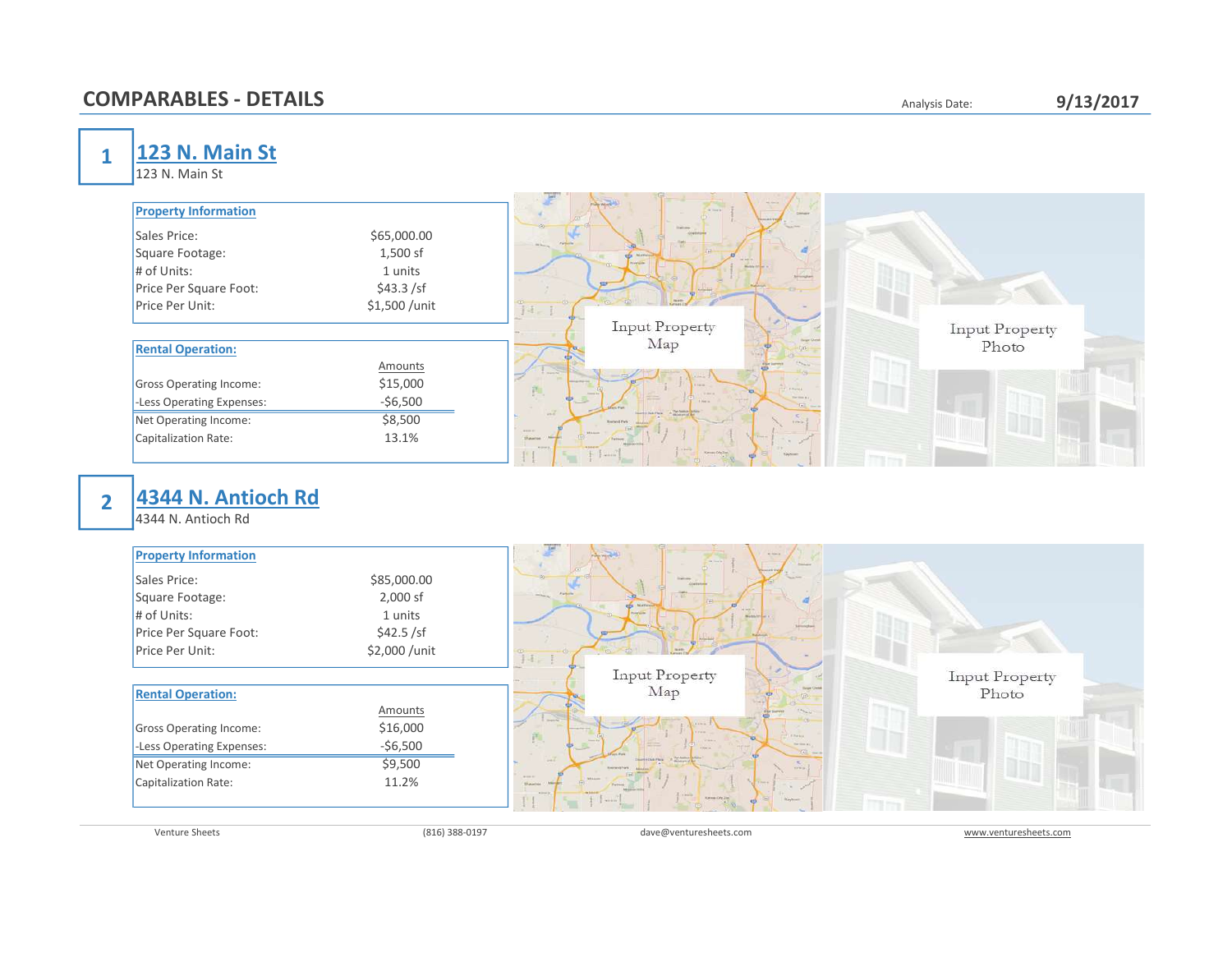### **COMPARABLES - DETAILS**

| Analysis Date: |  |
|----------------|--|
|----------------|--|

#### 9/13/2017

3

2341 N. Elm St

2341 N. Elm St

| <b>Property Information</b>    |                | <b>Comment</b><br><b>ALCOHOL:</b><br>the film of the<br>Column            |                |
|--------------------------------|----------------|---------------------------------------------------------------------------|----------------|
| Sales Price:                   | \$125,000.00   | <b>Digital</b>                                                            |                |
| Square Footage:                | 1,750 sf       | <b>Northele</b><br>ets:<br>of selling                                     |                |
| $#$ of Units:                  | 1 units        | <b><i><u>Signal Grand</u></i></b><br>Michigan Ad Court<br>الركيل          |                |
| Price Per Square Foot:         | \$71.4 / sf    | <b>Circ</b>                                                               |                |
| Price Per Unit:                | \$1,750 /unit  | $14 - 1$                                                                  |                |
|                                |                | Input Property                                                            | Input Property |
| <b>Rental Operation:</b>       |                | Map                                                                       | Photo          |
|                                | <b>Amounts</b> |                                                                           |                |
| <b>Gross Operating Income:</b> | \$16,000       | Farmer.<br><b>Fillmake</b><br>即.                                          |                |
| -Less Operating Expenses:      | $-$6,500$      | <b>The Great Ave</b><br>THE SALE<br><b>The family</b><br>Dearby Due Plaza |                |
| Net Operating Income:          | \$9,500        | $-0.6$<br><b>Kenned Park</b><br><b>Carmina</b><br><b>ACCEPT</b>           |                |
| Capitalization Rate:           | 7.6%           | Shawnee<br><b>William</b>                                                 |                |
|                                |                | <b>A Britain</b><br>Kansas City Zim<br><b>Rayhound</b><br>pressure.       |                |

4

# 324 N. Main St

324 N. Main St

| <b>Property Information</b>    |               | <b>Chairman</b><br><b>ALCOHOL:</b><br>the film and the 1<br>Contactor<br><b>STATISTICS</b> |                       |
|--------------------------------|---------------|--------------------------------------------------------------------------------------------|-----------------------|
| Sales Price:                   | \$100,000.00  | <b>Distriction</b>                                                                         |                       |
| Square Footage:                | 1,800 sf      | <b>College Inc.</b><br><b>CO MATION</b><br>of sex in                                       |                       |
| $#$ of Units:                  | 1 units       | <b>Kristolom</b><br>Michigan Ad Court of<br>J.                                             |                       |
| Price Per Square Foot:         | \$55.6 / sf   | <b>13m</b>                                                                                 |                       |
| Price Per Unit:                | \$1,800 /unit | $14 - 1$                                                                                   |                       |
|                                |               | <b>Input Property</b>                                                                      | <b>Input Property</b> |
| <b>Rental Operation:</b>       |               | Map                                                                                        | Photo                 |
|                                | Amounts       | <b>County</b>                                                                              |                       |
| <b>Gross Operating Income:</b> | \$15,500      | Ferra.<br>門.<br><b>Fillmake</b><br><b>Village</b>                                          |                       |
| -Less Operating Expenses:      | $-56,500$     | The time at a<br>Tel: max<br>$-2$<br><b>The family</b><br>Dearby DearPain                  |                       |
| Net Operating Income:          | \$9,000       | <b>Exercise of Practs</b><br>timia.<br><b>MARKET</b>                                       |                       |
| Capitalization Rate:           | 9.0%          | Shawroo<br><b>Don't</b><br><b>William</b><br><b>CONTRACTOR</b>                             |                       |
|                                |               | Kimmas City 2nd<br><b>Distribution</b><br>P winner.                                        |                       |

Venture Sheets